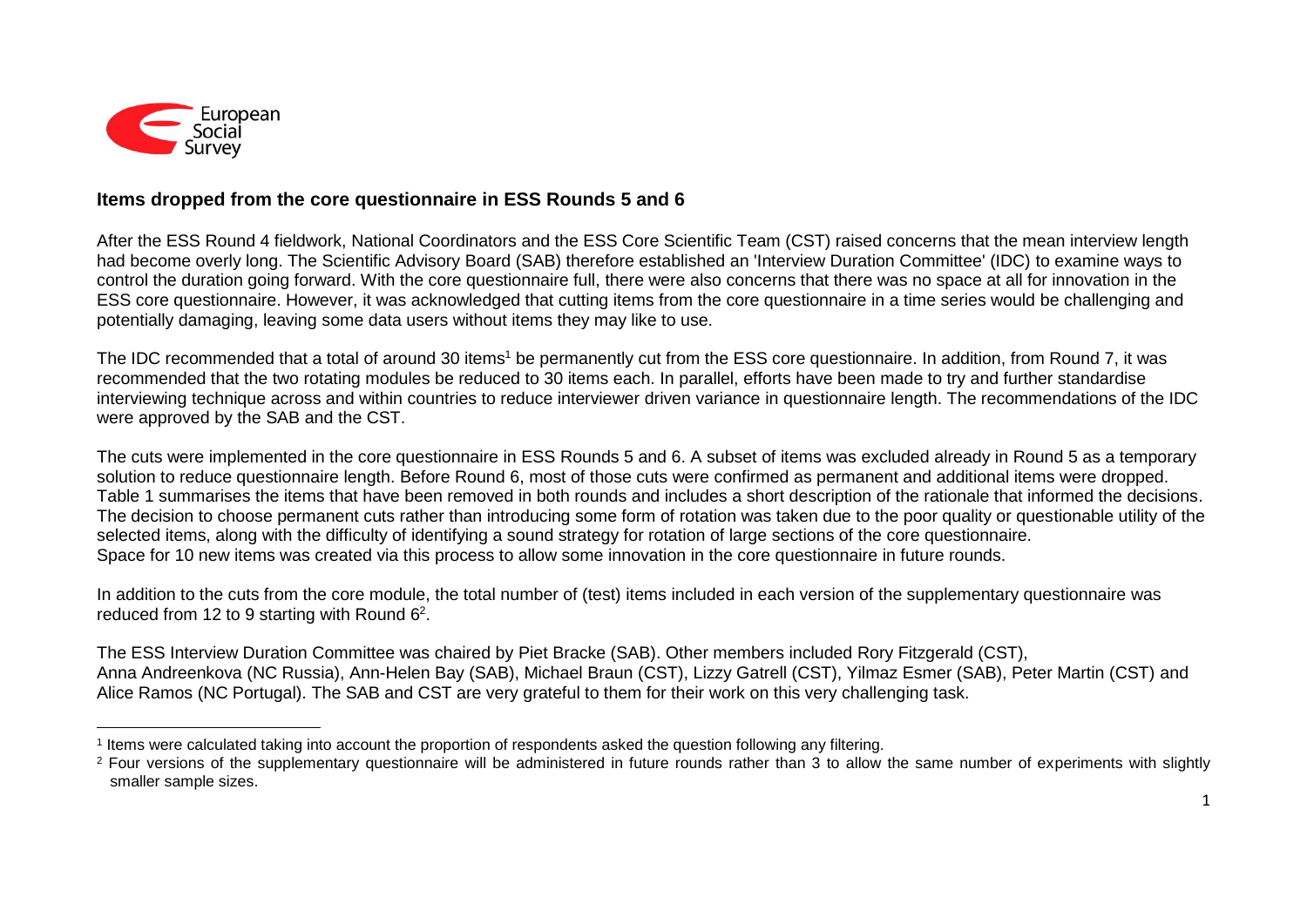| Question<br>number<br>(R4) | <b>Variable</b><br>name (R4) | Variable label (R4)                                                  | <b>Introduced</b><br><u>in</u> | Dropped in | <b>Reason for dropping</b>                                                                                                                                                                                                                                                                                                                                                                                                                                                                                                                                                                     |
|----------------------------|------------------------------|----------------------------------------------------------------------|--------------------------------|------------|------------------------------------------------------------------------------------------------------------------------------------------------------------------------------------------------------------------------------------------------------------------------------------------------------------------------------------------------------------------------------------------------------------------------------------------------------------------------------------------------------------------------------------------------------------------------------------------------|
| A3                         | <b>RDTOT</b>                 | Radio listening, total time on average weekday                       | Round 1                        | Round 6    | These items no longer capture the reality of modern<br>media consumption in an era when media is<br>accessed through a wide variety of routes (e.g. radio<br>accessed through the internet) and require<br>respondents to be very precise about their media<br>consumption. <sup>3</sup>                                                                                                                                                                                                                                                                                                       |
| A4                         | <b>RDPOL</b>                 | Radio listening, news/politics/current affairs on<br>average weekday | Round 1                        | Round 6    |                                                                                                                                                                                                                                                                                                                                                                                                                                                                                                                                                                                                |
| A <sub>5</sub>             | <b>NWSPTOT</b>               | Newspaper reading, total time on average weekday                     | Round 1                        | Round 6    |                                                                                                                                                                                                                                                                                                                                                                                                                                                                                                                                                                                                |
| A <sub>6</sub>             | <b>NWSPPO</b>                | Newspaper reading, politics/current affairs on average<br>weekday    | Round 1                        | Round 6    |                                                                                                                                                                                                                                                                                                                                                                                                                                                                                                                                                                                                |
| A7                         | <b>NETUSE</b>                | Personal use of the internet/email/www                               | Round 1                        | Round 6    |                                                                                                                                                                                                                                                                                                                                                                                                                                                                                                                                                                                                |
| <b>B2</b>                  | <b>POLCMPL</b>               | Politics too complicated to understand                               | Round 1                        | Round 5    | Analysis conducted on the existing political efficacy<br>measures suggested that the topic is not being<br>measured comprehensively nor effectively along the<br>two components of subjective competence (internal<br>efficacy) and system responsiveness (external<br>efficacy). These have been shown to be theoretically<br>and empirically distinct and would need to be treated<br>as separate concepts. <sup>4</sup> It is therefore proposed to<br>drop these items and to undertake the development<br>of alternative items based on more accurate<br>measurement models. <sup>5</sup> |
| B <sub>3</sub>             | <b>POLDCS</b>                | Making mind up about political issues                                | Round 1                        | Round 5    |                                                                                                                                                                                                                                                                                                                                                                                                                                                                                                                                                                                                |
| <b>B21</b>                 | <b>MMBPRTY</b>               | Member of political party                                            | Round 1                        | Round 6    | The prevalence of party membership is generally<br>very low (around 5%). These items also have very<br>low use in publications.                                                                                                                                                                                                                                                                                                                                                                                                                                                                |
| <b>B22</b>                 | <b>PRTMBxx</b>               | Member of which party, [COUNTRY]                                     | Round 1                        | Round 6    |                                                                                                                                                                                                                                                                                                                                                                                                                                                                                                                                                                                                |

## **Table 1: Items dropped from the ESS core questionnaire in ESS Rounds 5 and 6**

 $\overline{a}$  $3$  New measures of media consumption and internet use were introduced starting with ESS Round 8.

<sup>4</sup> See Saris, W.E. & Torcal, M. (2009). *Alternative measurement procedures and models for Political Efficacy*. RECSM Working Paper No. 3, Barcelona [\(pdf\)](https://www.upf.edu/documents/3966940/3986764/RECSM_wp003.pdf).

<sup>5</sup> New measures of political efficacy were tested in ESS Round 7 and included in the core questionnaire starting with ESS Round 8.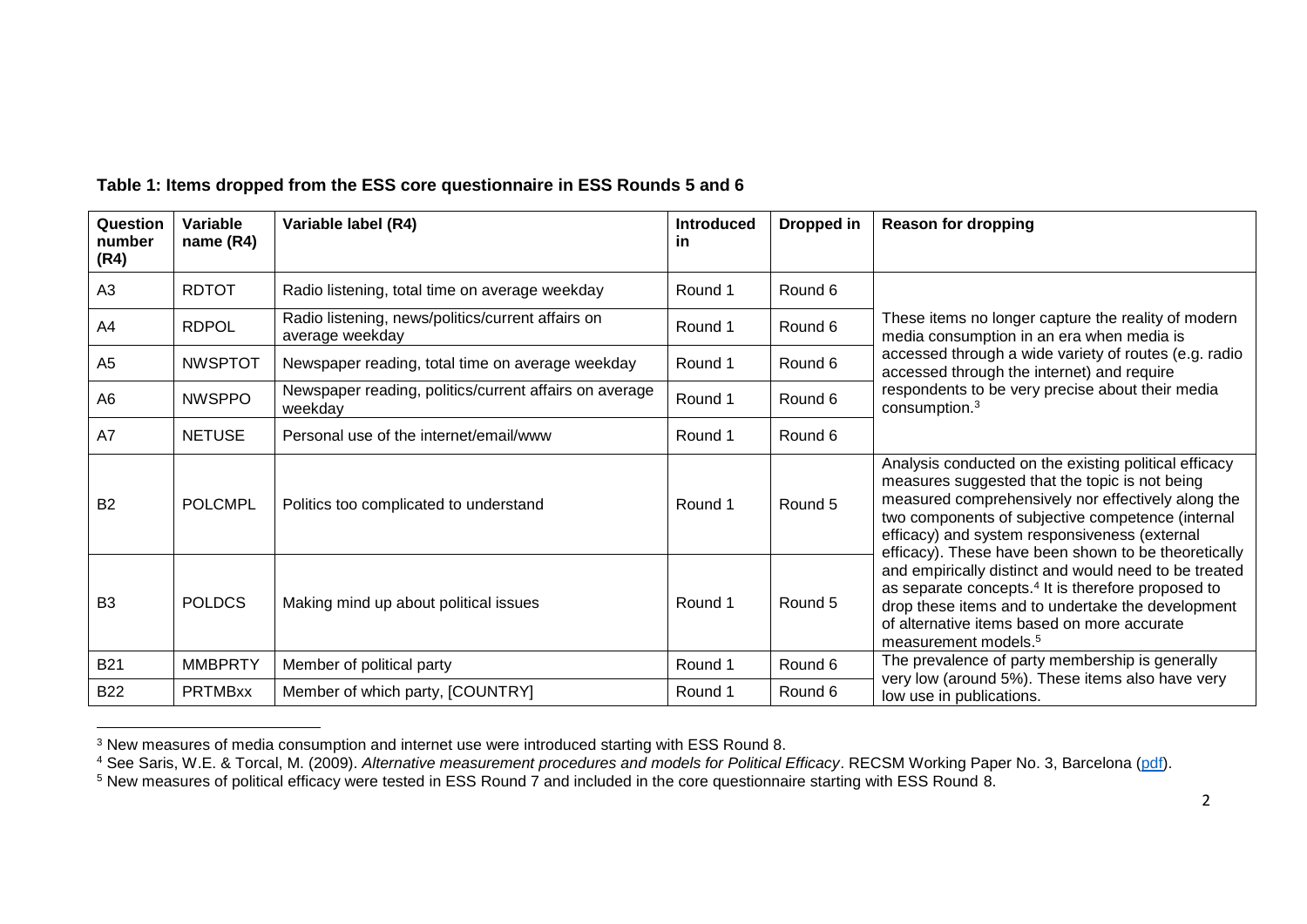| Question<br>number<br>(R4) | Variable<br>name $(R4)$ | Variable label (R4)                                                           | <b>Introduced</b><br><u>in</u> | Dropped in | <b>Reason for dropping</b>                                                                                                                                                                                                                                                                                                                                                                   |
|----------------------------|-------------------------|-------------------------------------------------------------------------------|--------------------------------|------------|----------------------------------------------------------------------------------------------------------------------------------------------------------------------------------------------------------------------------------------------------------------------------------------------------------------------------------------------------------------------------------------------|
| <b>B32</b>                 | <b>PRTYBAN</b>          | Political parties that wish to overthrow democracy<br>should be banned        | Round 1                        | Round 6    | These items are not frequently used in publications.<br>B33 in particular appears to have poor quality in<br>terms of face validity.                                                                                                                                                                                                                                                         |
| <b>B33</b>                 | <b>SCNSENV</b>          | Modern science can be relied on to solve our<br>environmental problems        | Round 1                        | Round 6    |                                                                                                                                                                                                                                                                                                                                                                                              |
| <b>B34</b>                 | <b>EUFTF</b>            | European Union: European unification go further or<br>gone too far            | Round 2                        | Round 5    | As other surveys (e.g. Eurobarometer) cover this<br>subject extensively and the answers are not relevant<br>in the context of the Round 5 rotating modules, it<br>was agreed to exclude this item on a provisional<br>basis and to reassess the decision before Round 6.6                                                                                                                    |
| C7                         | <b>BRGHMWR</b>          | How often worry about your home being burgled                                 | Round 3                        | Round 6    | These items are felt to cover a narrow view of<br>'insecurity' in society, not capturing other domains<br>(e.g. 'job security'). Items C5 and C6 will still ensure<br>the crime domain is covered.                                                                                                                                                                                           |
| C <sub>8</sub>             | <b>BRGHMEF</b>          | Worry about home burgled has effect on quality of life                        | Round 3                        | Round 6    |                                                                                                                                                                                                                                                                                                                                                                                              |
| C <sub>9</sub>             | <b>CRVCTWR</b>          | How often worry about becoming victim of violent<br>crime                     | Round 3                        | Round 6    |                                                                                                                                                                                                                                                                                                                                                                                              |
| C <sub>10</sub>            | <b>CRVCTEF</b>          | Worry about becoming victim of violent crime has<br>effect on quality of life | Round 3                        | Round 6    |                                                                                                                                                                                                                                                                                                                                                                                              |
| C <sub>11</sub>            | <b>TRRENYR</b>          | How likely terrorist attack in Europe during next 12<br>months                | Round 3                        | Round 5    | These items were designed at a time when terrorism<br>was highly salient following attacks in Madrid,<br>London and Moscow. However, the case for<br>including them in the ESS core going forward was<br>not felt to be clear.<br>In particular, civil rights implications of terrorism are<br>a detailed topic which is not comprehensively<br>covered by the two existing items (C13-C14). |
| C <sub>12</sub>            | <b>TRRCNYR</b>          | How likely terrorist attack in [COUNTRY] next 12<br>months                    | Round 3                        | Round 5    |                                                                                                                                                                                                                                                                                                                                                                                              |
| C <sub>13</sub>            | <b>TRRPRSN</b>          | Terrorist suspect in prison until police satisfied                            | Round 3                        | Round 5    |                                                                                                                                                                                                                                                                                                                                                                                              |
| C <sub>14</sub>            | <b>TRRTORT</b>          | Torture of suspected terrorists                                               | Round 3                        | Round 5    |                                                                                                                                                                                                                                                                                                                                                                                              |
| F <sub>6</sub> a           | <b>EDUFLD</b>           | Field or subject, highest qualification                                       | Round 2                        | Round 5    | This item has questionable quality from a face<br>validity perspective. It is considered a lower priority<br>compared to other education questions and has low<br>evidence of use.                                                                                                                                                                                                           |
| F34                        | <b>BRWMNY</b>           | Borrow money to make ends meet, difficult or easy                             | Round 1                        | Round 6    | Although potentially important for social capital<br>research and displaying large variation between<br>countries, it was felt this is not a key domain for the                                                                                                                                                                                                                              |

 $^6$  This item was subsequently reinstated in the core questionnaire starting with ESS Round 6, as it was felt that the topic was still very salient.

 $\overline{a}$